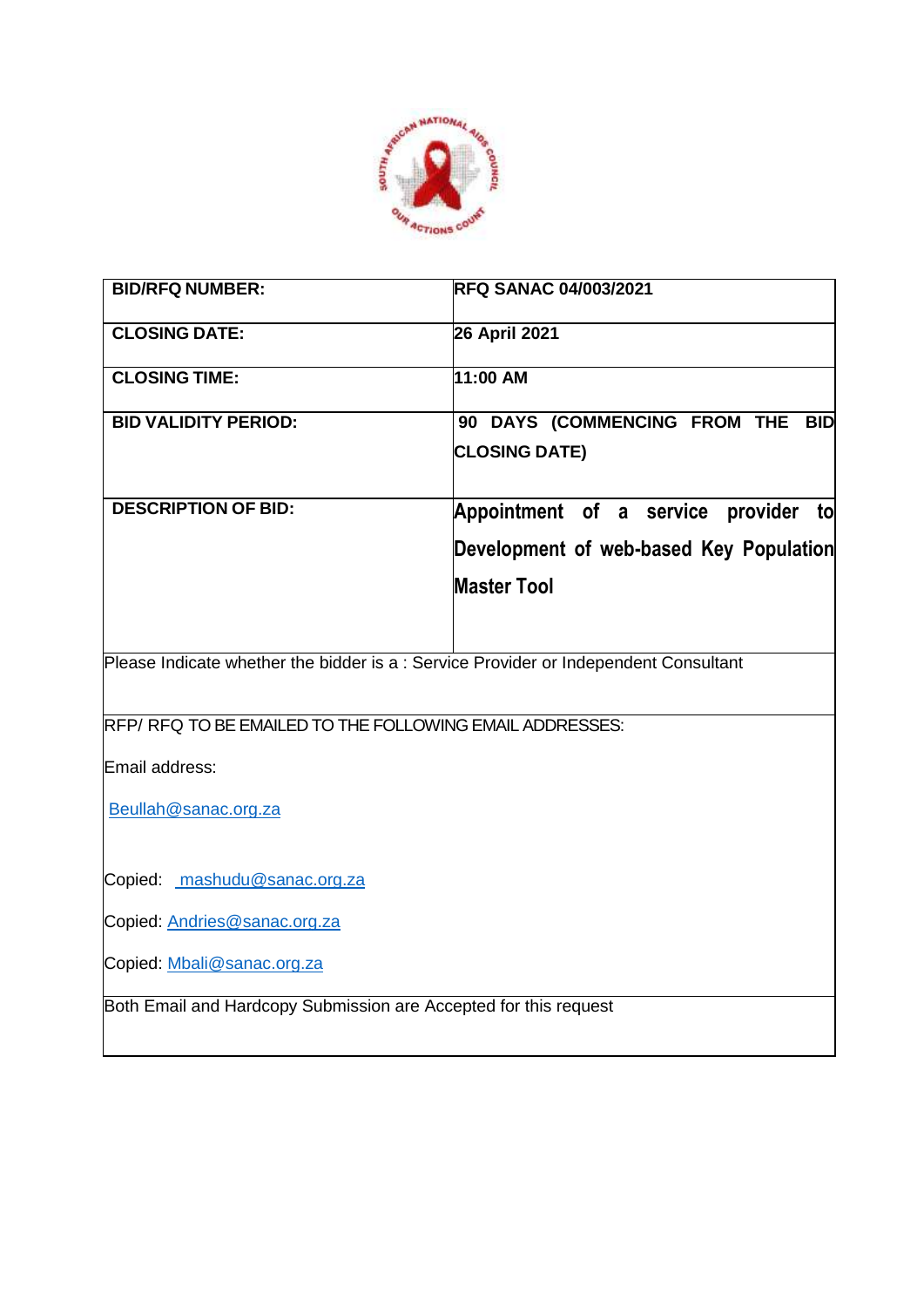# **Terms of Reference for the Development of web-based Key Population Master Tool**

## **1. INTRODUCTION**

The South African National Strategic Plan (NSP) for HIV, STIs and TB (2017- 2022) is the country's fourth comprehensive strategic plan that outlines how the country's multi sectoral response on prevention and management of HIV, STIs and TB over the next five years will be implemented.

Among others, the 2017-2022 NSP seeks to guide implementation of key activities critical for the prevention and management of HIV, STIs and TB, and improve the achievements of the 2012-2016 NSP, which massively scaled up anti-retroviral therapy (ART) and sought to significantly reduce the number of new HIV infections.

Throughout the implementation of the previous and current NSPs to this end, the country has not been able to comprehensively report on a national Key Populations data as per goal 3 of the NSP for HIV, STIs and TB (2017-2022).

Among other reasons for the inability to report on comprehensive national Key Populations data has been the lack of a national tool to collect and report on such data.

MS excel-based KP Master Tool was developed to respond to this gap and assist the country to comprehensively report on national KP data for enhancing overall reporting on the NSP for HIV, STIs and TB (2017-2022) and the subsequent NSPs. However, it would be more beneficial to upgrade the excel tool into a web-based system which is accessible to different stakeholders.

## **2. PURPOSE AND OBJECTIVES OF THE ASSIGNMENT**

It is against this background that SANAC is seeking the services of an experienced service provider to develop web based KP Master Tool which is aligned to the implementation of the National Strategic Plan (2017-2022).

- To create a web-based Master Tool for collating and analysing HIV, TB, and STIs data for both biomedical and non-biomedical indicators tracked by all key population implementers in the 9 Provinces of South Africa;
- To create a KP Master Tool based on the indicators from the six core packages of care.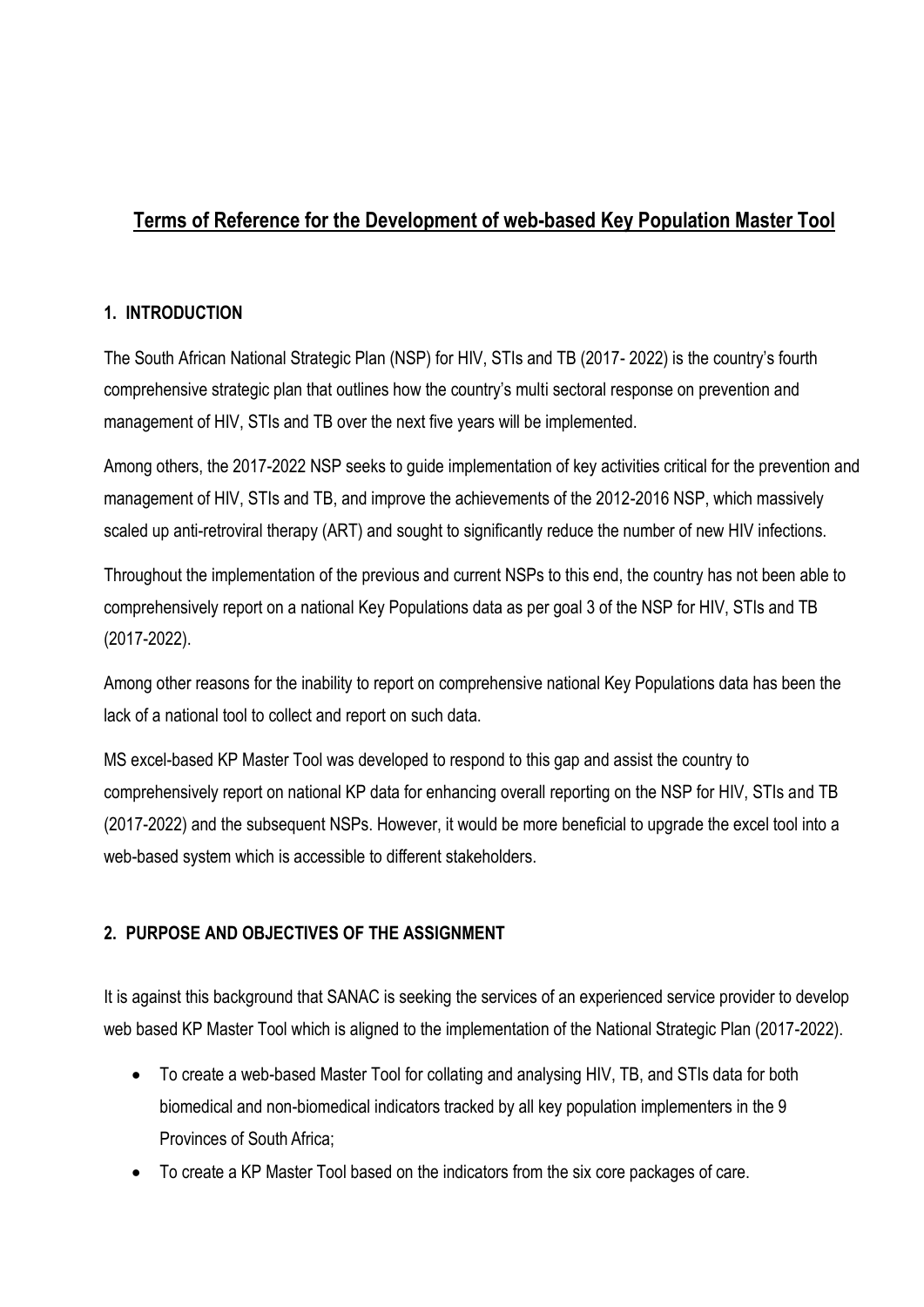### **3. SCOPE OF WORK**

SANAC seeks to engage a Consultant/Service Provider to work closely with the SANAC Technical Support Unit and Strategic Information to;

- The consultant will be responsible for defining the requirements of the desired web-based tool in consultation with all key stakeholders. Develop a data collection/collation/integration module and database configuration of the tool including a detailed requirement analysis.
- The web-based system
- should be able to integrate data for with all available/relevant indicators from variety of structured and unstructured datasets (i.e. e.g. SQL server, Excel, etc) coming from different implementers of key populations programmes in the country.
- The web based KP Master Tool should be accessible to different stakeholders, with varying levels of access and authority.
- The web based KP Master Tool should be able to track down the achievement of performance indicators and targets.
- The web based KP Master Tool should allow necessary data entry or importing of data from other information systems and data sources.
- The web based KP Master Tool should work both offline and online.
- Develop web-based tool with built in quality assurance/improvement checks.
- The system should allow approved users at different levels to upload, edit and share dashboards and reports.
- Create functionality for super user/s to be allowed to add/remove information.
- It should allow integration of existing shared databases and platforms.
- Cleaning and converting the historical data for Key populations in the database.
- Create dashboards and cascades for KP data.

Sustainability is an important aspect of the assignment and it is important that relevant **stakeholders are fully trained and engaged with the development of the tool**. The consultant will be expected to hold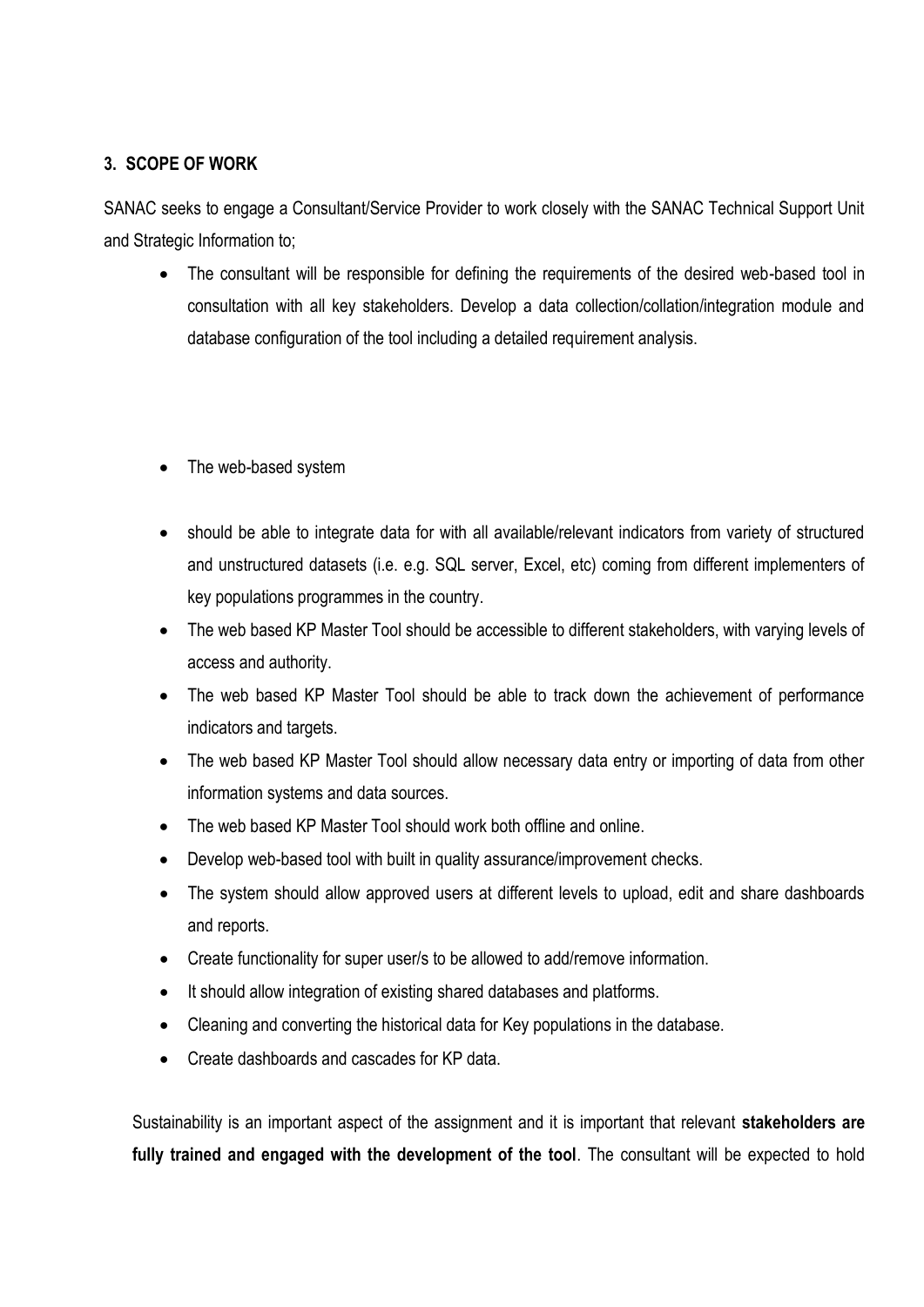multiple planning and review meetings with SANAC to ensure that the tool is both relevant and useful to all KP role players and that a sustainability plan is in place.

- Steps for accessing the systems must be documented and communicated clearly.
- Development of training handbook/manual
- Conduct specific training to relevant staff and partners on each area of the assignment.
- Ensure relevant staff can manage all components of the system upon inception and modify them as needs arise.

#### **4. EXPECTED DELIVERABLES**

| <b>Tasks</b>                          | End product /                   | Time  | Payment    |
|---------------------------------------|---------------------------------|-------|------------|
|                                       | deliverables                    | frame | instalment |
| Requirement's analysis.               | Detailed report and work        |       |            |
|                                       | plan with timelines on          | 05    | <b>20%</b> |
|                                       | requirements                    | days  |            |
| Development of the dashboard for      | Dashboards with agreed          |       |            |
| HIV, TB, and STIs for both biomedical | indicators for HIV, TB, and     |       |            |
| and non-biomedical indicators for key | <b>STIs for both biomedical</b> |       |            |
| populations (set of indicators to be  | and non-biomedical              |       |            |
| defined at beginning of consultancy)  | <i>indicators</i>               | 40    |            |
| and Tested                            |                                 | days  | 50%        |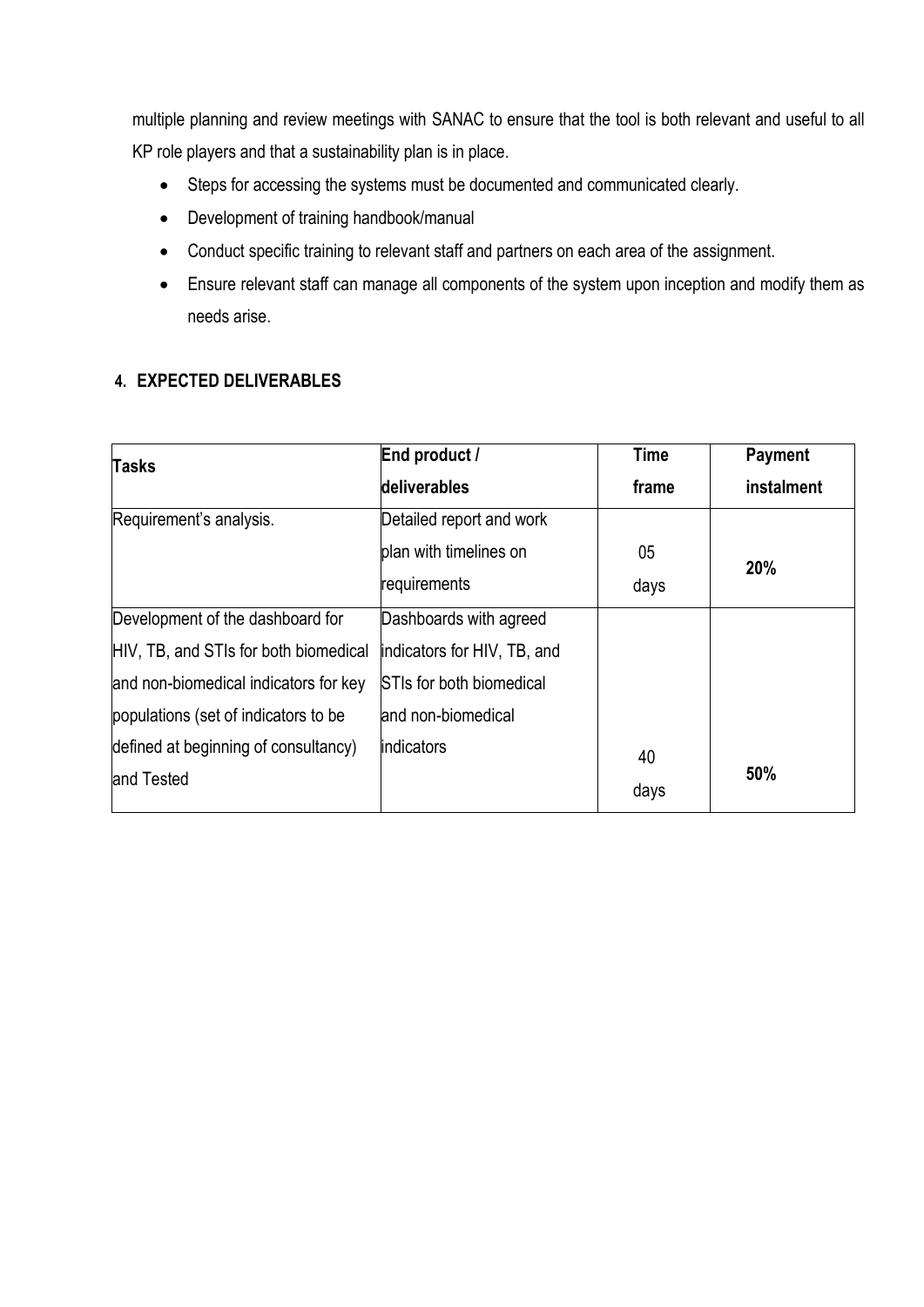| Training on how to use the database | Manual on the use of the   | 14    |      |
|-------------------------------------|----------------------------|-------|------|
| and develop different dashboards.   | database and dashboard     | days  | 30%  |
| Conclusion and mutually agreeable   | Consultancy report with    |       |      |
| terms                               | recommendations on the way |       |      |
|                                     | forward submitted          | 1 day |      |
|                                     |                            | 60    | 100% |
|                                     |                            | days  |      |

## **5. SKILLS AND EXPERIENCE**

- A minimum of 5 years of proven experience with database/dashboard development
- Additional experience in data visualization using products such as click view, tableau, MS Power Business Intelligence (BI), Excel or equivalent.
- Strong knowledge of capabilities, functionality, and behaviours of BI reporting tools in excel.
- Strong analytical skills; ability to analyze raw data, draw conclusions, and understand how best to visualize
- Demonstrated experience in Map presentation, SQL scripting, data cubes.
- Excellent enterprise and application-level data profiling, architecture, modelling, and analysis skills.
- Knowledge of importing data from multiple sources, collating the data, analysing the data to depict visuals and create reports to illustrate performance versus targets, including trends.
- Excellent analytical and problem-solving skills.
- Demonstrated commitment to providing client focused BI and visualization services.
- Experience working in a fast-paced environment managing and meeting multiple deadlines and priorities.

#### **6. ASSIGNMENT MANAGEMENT ARRANGEMENTS**

• The service provider will work under the overall guidance of the TSU Technical Lead, with technical and coordination led by the M&E Technical Advisor with the support from SI Unit.

#### **7. LEVEL OF EFFORT**

 The consultancy is expected to be completed in 90 consulting days between 1 May – 30 June 2021. Direct costs for travel and workshops should be included in the budget for provincial consultations.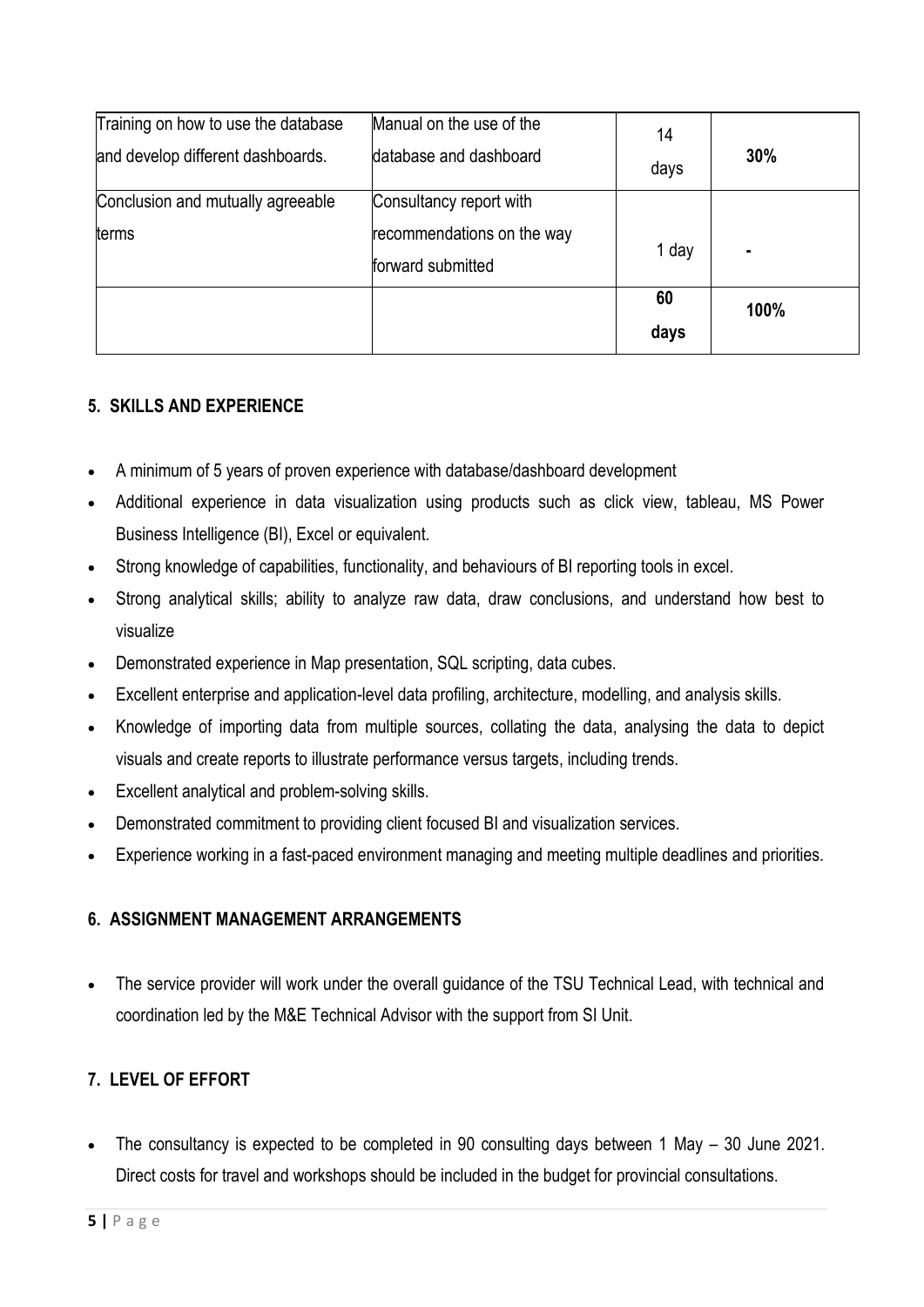### **8. QUALIFICATIONS**

- The consultant will have at least a Bachelor's Degree, but a Master's is preferred in the field of study: Computer Science, Information Technology, Software Engineering or other related areas.
- At least 5 years of relevant work experience in data management.
- Desirable: Understanding/experience of the consultant in Strategic Information, Monitoring and Evaluation, data management and processing related data (for both HIV, TB, and STIs for both biomedical and non-biomedical indicators for key populations.

#### **9. APPLICATIONS**

Interested candidates are invited to submit **expressions of interest, including Company or personal Profile; examples of similar work; and past references**, with the following supporting documents:

- Company or trading entity registration certificate (in the case of a sole proprietor copy of Identity Document)
- VAT registration certificate (if registered for VAT)
- A valid tax clearance certificate issued by the South African Revenue Service (SARS).
- B-BBEE status level verification certificate (unless trading below the prescribed threshold)
- A declaration confirming the absence of any conflict of interest; or alternatively a declaration stating any existing relationship /acquaintance with NAPWA employees or Directors.
- Client references which relate to relevant work previously conducted or example of successful projects.

#### **10. Evaluation Criteria**

Bidders are required to obtain a minimum point score of 70% to be evaluated further On Price and BEE